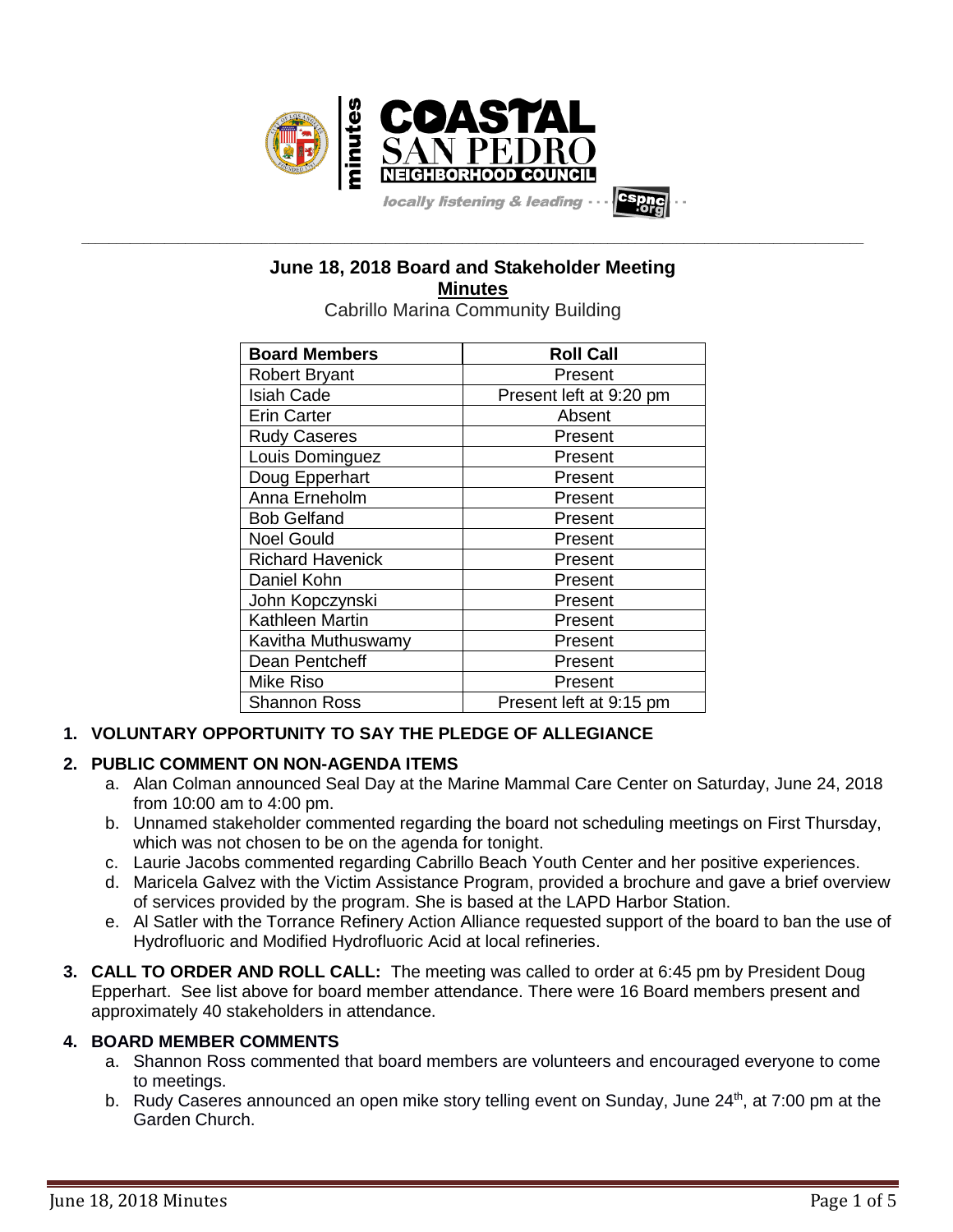- c. Dean Pentcheff will be holding a Rules & Bylaws meeting later this month to review Councilman Ryu's Neighborhood Council reforms. He requests a committee hearing from Parks and Coastline regarding Wylers Annex the barrier to the water issue.
- d. Doug Epperhart commented that board and committee members are volunteers and he thanked them all.
- **5. APPROVAL OF PRIOR MEETING MINUTES** May 21, 2018 and May 30, 2018 meeting minutes approved as corrected without objection.

## **6. REPORTS FROM GOVERNMENT AGENCY REPRESENTATIVES**

- a. **LAPD REPORT** Senior Lead Officer Paul Winter
	- i. Officer Winter gave a brief overview of crime statistics for the area.
	- ii. He announced that the Music by the Sea concert series will be every Sunday in July.
	- iii. There will be a Reggie music festival at Cabrillo Beach on September 14 & 15, 2018.
	- iv. He attended A Bridge Home Initiative meeting and training for all SLO's downtown today.
	- v. There were no questions from the board and stakeholders.
- b. **Port Police** Officer Morales
	- i. Officer Morales gave a brief overview of crime statistics for the port area.
	- ii. There were no questions from the board and stakeholders.
- c. **Councilman Joe Buscaino** San Pedro Field Deputy Ryan Ferguson
	- i. Mr. Ferguson provided a written report which included some of the following.
	- ii. Elks Lodge Update; the contractor is close to installing plumbing and electrical.
	- iii. Construction is on track for the 550 S. Palovs Verdes Street.
	- iv. The will be a Flashlight Walk in Point Fermin on Wednesday, June 27, 2018 at 8:00 pm.
	- v. There were no questions from the board and stakeholders.

## d. **Port of Los Angeles** – Augie Bezmalinovich

- i. The next meeting of the Board of Harbor Commissioners is Thursday, June  $21<sup>st</sup>$ , at 8:30 am at the Port Administration Building.
- ii. The Port of Los Angeles (POLA) and the Port of Long Beach (POLB) will hold their 2nd Quarterly Clean Air Action Plan (CAAP) Implementation Advisory Working Group meeting for the public on Tuesday, June  $26<sup>th</sup>$  from 1:00 to 3:00 pm at the Crown Plaza Los Angeles Harbor Hotel.
- iii. The Harbor Boulevard Roadway Improvement project is complete, landscaping still in process until August. They had a grand opening in Plaza Park on Thursday, June 7<sup>th</sup>.
- iv. San Pedro Public Market update: Demolition of the Village and Acapulco Restaurant is complete.
- v. The 10<sup>th</sup> annual Cars & Stripes Forever event will be Friday, June 29<sup>th</sup> from 5:00 to 10:00 pm.
- vi. There were no questions from the board and stakeholders.
- e. **Department of Neighborhood Empowerment (DONE)** Obiamaka Ude, Neighborhood Council Advocate
	- i. The Dept. of Neighborhood Empowerment is conducting its own survey on Councilman Ryu's Neighborhood Council reforms.
	- ii. They are holding an Outreach gathering on Monday June 25<sup>th</sup>, at Harbor City Library.
- f. **Office of Mayor Garcetti** Manny Lopez, Harbor Area Representative Not present
- g. **Port of Los Angeles Port Police** Aldo Morales, Maritime Community Relations Officer Not present
- h. **Congresswoman Nanette Barragan** Morgan Roth Field Representative Not present
- i. **Assembly Member O'Donnell** Sarah Patterson, San Pedro Field Representative Not present
- j. **Senator Steven Bradford** Brenda Baker, District Representative Not present

#### **7. PRESENTATION ON SOUTH SHORES SCHOOL BY ISSAM DAHDUL, SENIOR FACILITIES PROJECT MANAGER**

- a. Mr. Dahdul presented detailed information including a PowerPoint presentation.
- b. The project will be done in two parts.
- c. They will replace the old portable buildings with new portable buildings in a different area on the campus while they build the new classrooms.
- d. Mr. Dahdul answered questions from the board and stakeholders.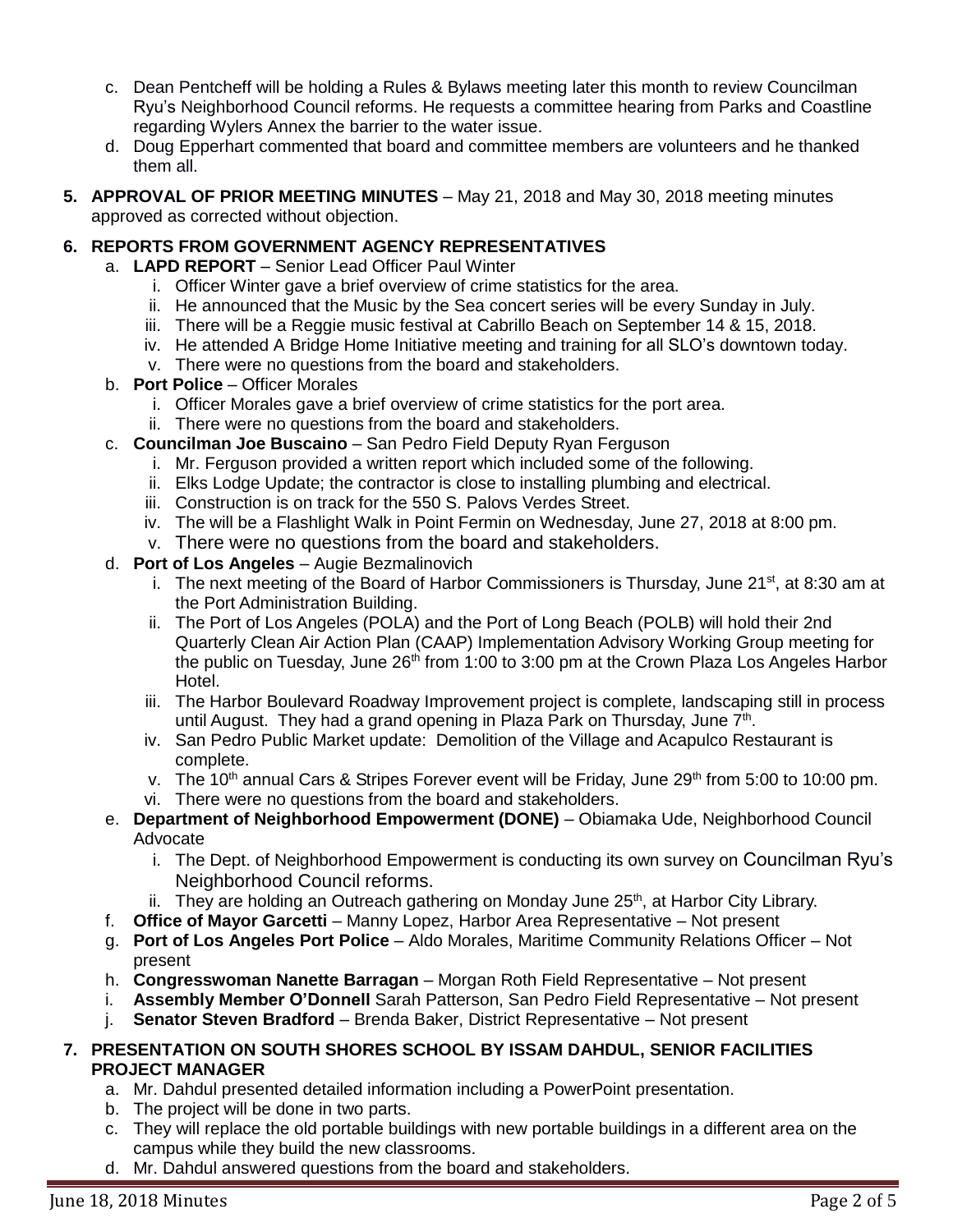#### **8. PRESENTATION AND DISCUSSION ON CABRILLO BEACH YOUTH CENTER BY REPRESENTATIVES OF THE BOY SCOUTS AND THE PORT OF LOS ANGELES**

- a. Several representatives from Boy Scouts of America, as well as the current director of the facility gave a detail presentation.
- b. They provided several printed information sheets.
- c. They are willing to create a public advisory board to include neighborhood council and other representatives.
- d. There was lengthy discussion of this item from the board and stakeholders.

#### **9. MOTION REGARDING PROPOSED DEVELOPMENT AT 1305 AND 1307 W. PASEO DEL MAR** – Coastline and Parks Committee

The Coastal San Pedro Neighborhood Council opposes the projects at 1305 and 1307 W. Paseo Del Mar as currently proposed.

Be it resolved, the Coastal San Pedro Neighborhood Council urges the Zoning Administrator to **DENY** the projects 1305 and 1307 W. Paseo Del Mar, Case Numbers *ZA-2013-3632-CDP-MEL* and *ZA-2013-3636-CDP-MEL*, as currently proposed

Motion from committee passed with 15 yes (Bryant, Cade, Caseres, Dominguez, Epprhart, Erneholm, Gelfand, Gould, Havenick, Kohn, Kopczynski, Martin, Muthuswamy, Pentcheff, and Ross), 0 no, and 1 abstention (Riso).

#### **10. MOTION REGARDING LOS ANGELES MUNICIPLE CODE 85.02 ON VEHICLE DWELLING** –

Homelessness Committee

*Be Resolved,* the Coastal San Pedro Neighborhood Council supports the Los Angeles City Council's Homeless and Poverty Committee's recommendation of extending LAMC 85.02 for another 18 months from 1 July of this year when it is scheduled to expire; and creating an enforceable buffer zone around current "safe parking" zones.

Motion from committee passed with 12 yes (Cade, Caseres, Epprhart, Erneholm, Gelfand, Gould, Havenick, Kohn, Kopczynski, Martin, Muthuswamy, and Pentcheff), 3 noes (Bryant, Riso, and Ross), and 1 abstention (Dominguez).

#### **11. MOTION TO INVOLVE COASTAL SAN PEDRO NEIGHBORHOOD COUNCIL IN SUNKEN CITY FUNDING REQUESTS** – Sunken City ad hoc Committee

*Whereas,* by fencing Sunken City, the City of Los Angeles has been in violation of the California Coastal Act which requires public access to the shoreline; and

*Whereas,* the City has not adequately addressed the attractive nuisance of the currently fenced situation of Sunken City; and *Whereas,* this neglect by the City has created multiple problems with the surrounding community including nuisance, vandalism, and violence; and

*Whereas,* there is a City-sponsored geotechnical study which has established that there are parts of the area that are stable enough to be opened to the public with appropriate remediation; and

*Whereas,* the Coastal San Pedro Neighborhood Council represents the stakeholders of this area;

*Therefore be it resolved,* (**T)**the Coastal San Pedro Neighborhood Council must be involved in any and all all funding application requests by the City of Los Angeles that increase the size of publicly accessible open space at Sunken City.

**Motion** by **Mike Riso** to amend the motion to strike text as noted above, second by **Richard Havenick**, passed with 12 yes (Cade, Caseres, Dominguez, Epprhart, Gelfand, Gould, Havenick, Kohn, Kopczynski, Muthuswamy, Riso, and Ross), 3 noes (Erneholm, Martin, and Pentcheff), and 1 abstention (Bryant).

**Motion** from committee as amended passed with 14 yes (Cade, Caseres, Epprhart, Erneholm, Gelfand, Gould, Havenick, Kohn, Kopczynski, Martin, Muthuswamy, Pentcheff, Riso, and Ross), 1 no (Dominguez), and 1 abstention (Bryant).

## **12. MOTION REGARDING INDISCRIMINATE COLLECTION OF LICENCE PLATE DATA IN COASTAL**

**SAN PEDRO** – Planning and Land Use Committee

*Be it resolved that* the Coastal San Pedro Neighborhood Council opposes the indiscriminate collection of license plate data in Coastal San Pedro.

Motion by **Louis Dominguez** to postpone to next meeting for LAPD to give more information, second by **Isiah Cade**, passed with 16 yes (Bryant, Cade, Caseres, Dominguez, Epprhart, Erneholm, Gelfand, Gould, Havenick, Kohn, Kopczynski, Martin, Muthuswamy, Pentcheff, Riso, and Ross), 0 no, and 0 abstention.

## **13. COMMITTEE REPORTS**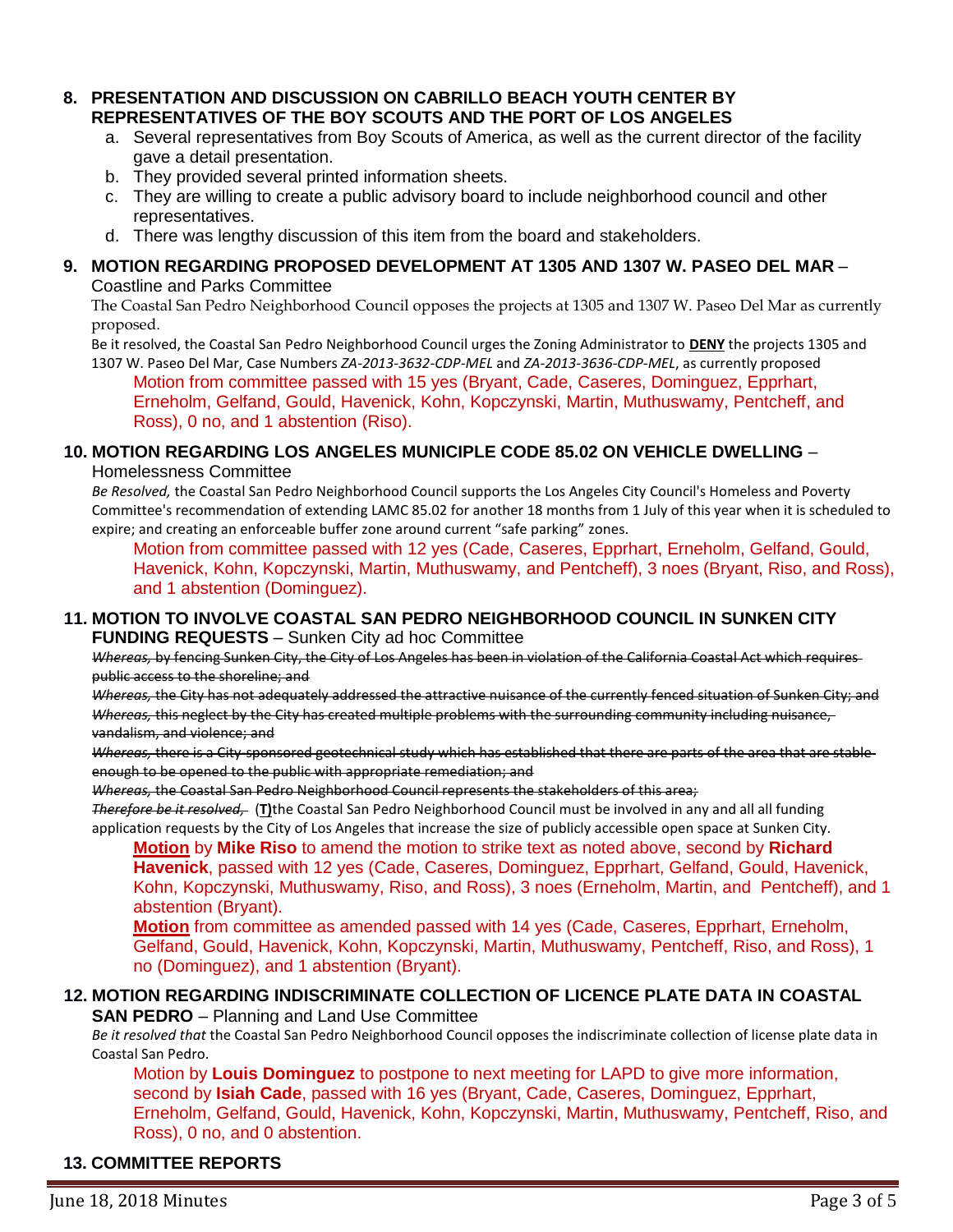- a. Budget & Finance Committee Chair Bob Bryant No new information
- b. Communications Committee Chair Shannon Ross
	- i. She has not held a meeting. She is planning to have one perhaps the second week in July.
	- ii. Please send her information on your committees' activities for a newsletter.
- c. Emergency Preparedness and Public Safety Committee Chair Bob Gelfand No new information
- d. Parks and Coastline & Sunken City Committees Chair Noel Gould No new information
- e. Planning and Transportation Committee Chair Mike Riso No new information
- f. Environment and Sustainability Committee Chair Anna Erneholm No new information
- g. Economic Development Committee No new information
- h. Homeless Committee Kathleen Martin Chair and Amber Vice Chair
	- i. They have formed the CD15 Working Group on Homelessness which is bringing together Harbor Area neighborhood councils and community groups.
	- ii. They are gathering information to disseminate to stakeholders in all of CD15 on homeless initiatives.
	- iii. There will be at least one A Bridge Home initiative site in CD15.
	- iv. They councilman is expected to submit prospective sites to the city council at the July 3, 2018 council meeting.
	- v. Sites must be submitted by July 31, 2018 to receive funding from the Bridge Home initiative.

## **14. TRESURER'S REPORT** – Louis Dominguez gave a brief overview of the funding balances.

## *Budget and Finance (Consent Calendar)*

## **15. APPROVAL OF MONTHLY EXPENDITURE REPORTS.**

- **16. APPROVAL OF MONTHLY EXPENSES, INCLUDING APPROVAL OF TREASURER'S PAYMENT OF ALL RECURRING NEIGHBORHOOD COUNCIL EXPENSES INCLUDING (BUT NOT LIMITED TO) LLOYD STAFFING, THE MAILROOM, ANGELS GATE CULTURAL CENTER MEETING EXPENSES, VENDOR(S) FOR MEETING REFRESHMENTS, AND OFFICE SUPPLIES.**
- **17. APPROVAL OF FUNDING REQUESTS RECEIVED FROM COMMITTEES** None Motion by **Louis Dominguez** to approve the consent calendar as presented, second by **Robert Byrant**, passed with 14 yes (Bryant, Caseres, Dominguez, Epprhart, Erneholm, Gelfand, Gould, Havenick, Kohn, Kopczynski, Martin, Muthuswamy, Pentcheff, and Riso), 0 no, 0 abstention, and 2 left meeting early (Cade and Ross).

#### **18. ALLOCATION OF \$1,250 REMAINING IN COASTAL SAN PEDRO NEIGHBORHOOD FISCAL YEAR 2018 BUDGET** – Budget & Finance Committee

Item not considered

The Coastal San Pedro Neighborhood Council (CSPNC) shall discuss and allocate the sum of \$1,250 (or the remaining funds in the CSPNC budget for 2017–2018, whichever is lower).

#### **19. ADOPTION OF A PRELIMINARY COASTAL SAN PEDRO NEIGHBORHOOD COUNCIL BUDGET FOR FISCAL YEAR 2019** – Budget & Finance Committee

*Please see below for budget detail.*

Motion from committee passed with 14 yes (Bryant, Caseres, Dominguez, Epprhart, Erneholm, Gelfand, Gould, Havenick, Kohn, Kopczynski, Martin, Muthuswamy, Pentcheff, and Riso), 0 no, 0 abstention, and 2 left meeting early (Cade and Ross).

#### **20. APPOINTMENTS OF OTHER COMMITTEE MEMBERS, COMMITTEE OFFICERS, AND OTHER BOARD REPRESENTATIVES**

a. Bob Gelfand appointed as the Neighborhood Council Emergency Preparedness Alliance (NCEPA) board representative/liaison.

#### **21. ANNOUNCEMENTS**

a. Dean Pentcheff reported that they are now past the 10 day limit to respond to his public records request on the EIR for the Paseo del Mar landslide area.